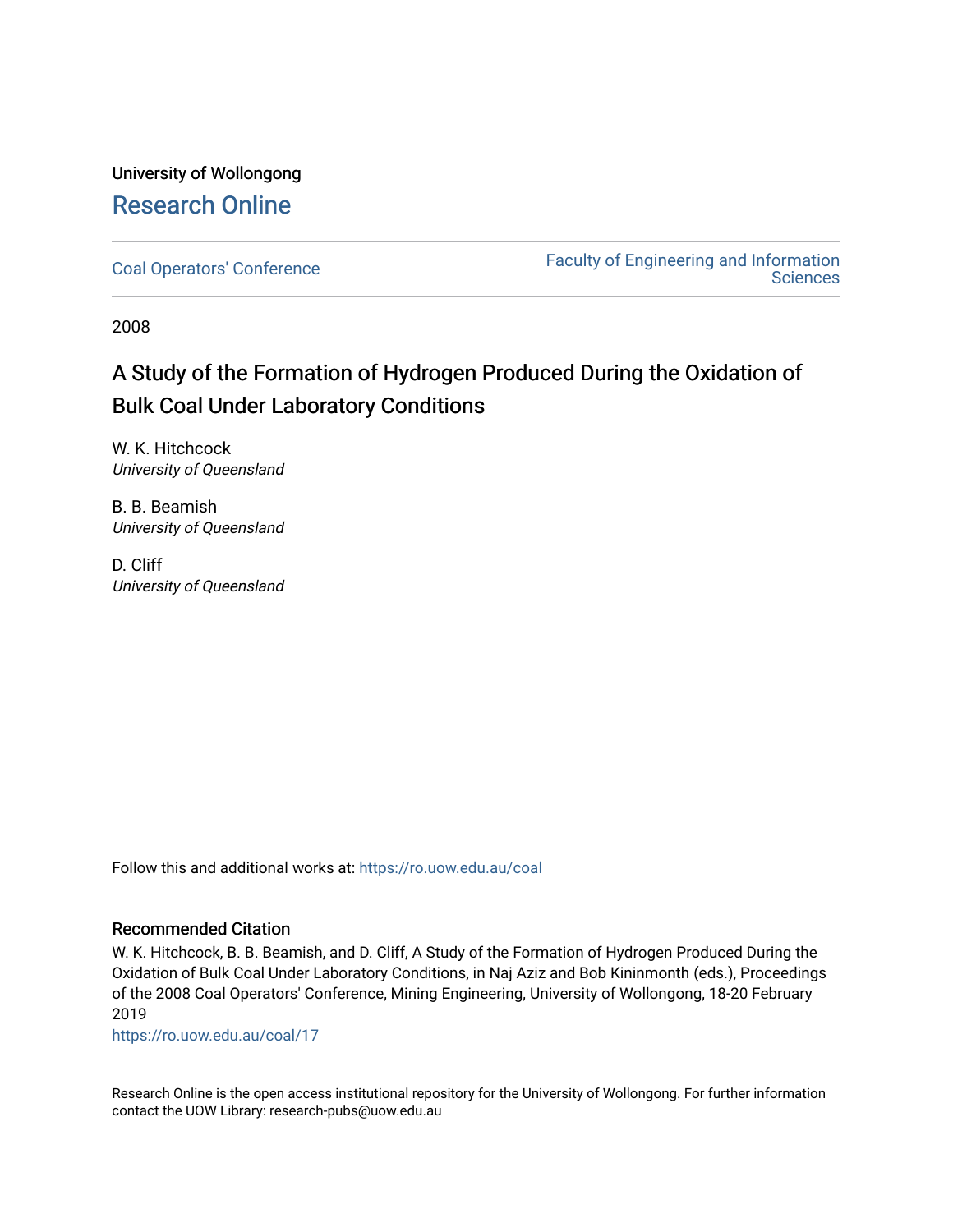# **A STUDY OF THE FORMATION OF HYDROGEN PRODUCED DURING THE OXIDATION OF BULK COAL UNDER LABORATORY CONDITIONS**

# $\textbf{William K Hitchcock}^1\text{, } \textbf{B}$  Basil Beamish $^1$  and David Cliff $^2$

*ABSTRACT:* A number of studies of the oxidation of coal using The University of Queensland's two- metre, 62L test rig have been carried out over the past few years. The rig simulates a semi-adiabatic environment radially and allows gas samples to be taken along its length and from the exhaust stream. This enables the generation of a gas and temperature profile across a coal self-heating zone. As the state of spontaneous combustion in underground coal mines is usually inferred from gas samples taken remote to the heatings these laboratory studies offer important insights into the mechanisms of gas formation during coal self-heating events. In particular much emphasis is placed upon the presence of and concentration of any hydrogen. This paper reports the preliminary findings from a test where such gas samples were taken. The bulk of the hydrogen appears to be generated downstream from the hot spot where the coal is at approximately 100°C and there is no free oxygen.

## **INTRODUCTION**

Coal self-heating leading to spontaneous combustion continues to pose a significant hazard during the mining of coal. A recent example of this is Southland Colliery in December 2003, where a heating progressed to open fire forcing the mine to be closed. Another example is the spontaneous combustion event at Newstan Colliery 2005- 06, that spanned over twelve months and cost many millions of dollars to control. Unfortunately, the heterogeneous nature of coal and the contributing factors that control whether heat is gained or lost from the coal/oxygen system make it difficult to predict the onset of a heating with any confidence.

As part of the management strategy for spontaneous combustion at all Australian underground coal mines, there is a requirement to have in place trigger action response plans (TARPS) which rely heavily on gas monitoring and analysis of the mine atmosphere. These plans make use of gas indicators such as CO make, Graham's ratio, hydrogen production etc (Cliff, Rowlands and Sleeman, 1996), which act as guides to the stage that a coal selfheating may have reached. In particular, significant amounts of hydrogen are regarded as indicating an advanced heating.

The use of these indicators has been developed from research on evolved gas studies, in particular the work by Pursall and Ghosh (1965) and Chamberlain, Hall and Thirlaway (1970). More recent studies have been conducted by Street, Smalley and Cunningham (1975), Hurst and Jones (1985) and Wang, Dlugogorski and Kennedy (2002). All of these studies have used test methods involving grams of pulverised coal and air flow rates in the order of mL/min, resulting in high airflow to mass ratio conditions. However, these are not the conditions that are  $mN$ . encountered in the mine environment.

Bulk coal self-heating tests have been limited due to the expense and time taken to obtain results. Some success has been obtained with various column-testing arrangements (Li and Skinner, 1986; Stott and Chen, 1992; Akgun and Arisoy, 1994; Arief, 1997), but the equipment used has not gained wide acceptance. A laboratory has been established within the School of Engineering at The University of Queensland (UQ) that uses a two-metre column to conduct a practical test capable of providing reliable gas evolution and temperature data on coal self-heating. The column allows not only the gas evolution at the hot spot location to be examined, as small-scale tests do, but also allows the examination of gas evolution downstream from the hot spot. This paper presents some of the gas results from a test on a high volatile A bituminous coal from the Bowen Basin using the two-metre column.

#### **COLUMN SELF-HEATING**

#### **Equipment**

Beamish *et al.,* (2002) describe the basic operation of the UQ two-metre column, which has a 62 L capacity, equating to 40 – 70 kg of coal depending upon the packing density used. The coal self-heating is monitored using eight evenly spaced thermocouples along the length of the column that are inserted into the centre of the column. A port for gas extraction is located adjacent to each thermocouple. Eight independent heaters correspond to each

 $\overline{a}$ 

<sup>&</sup>lt;sup>1</sup> School of Engineering, The University of Queensland<br><sup>2</sup> Minerals Industry Sefety and Health Cantre, The Univ

*Minerals Industry Safety and Health Centre, The University of Queensland*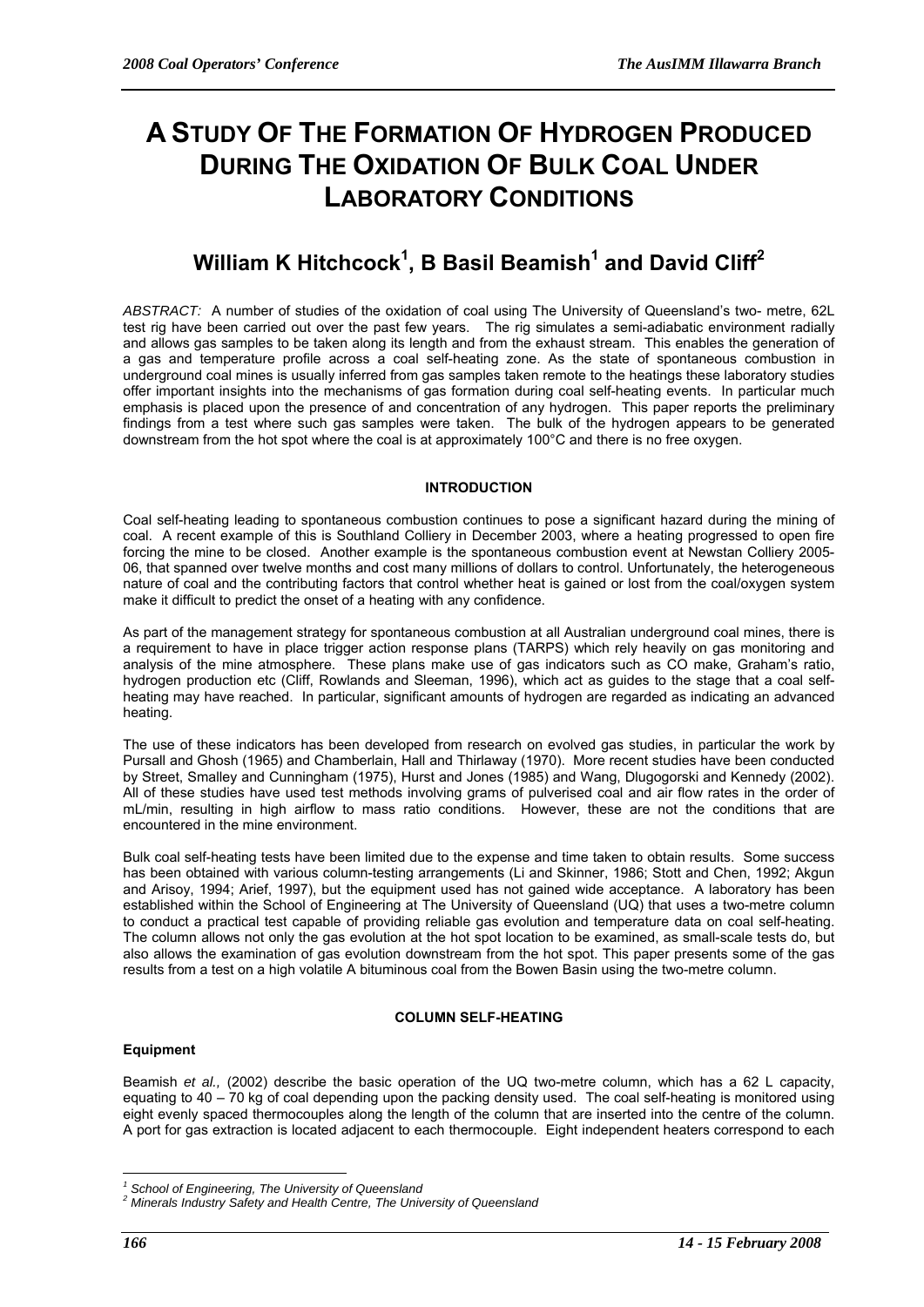of these thermocouples and are set to switch on and off according to balancing equations which ensure that heat losses are minimised and semi-adiabatic conditions are maintained radially.

Figure 1 shows a schematic of the UQ column.



**Figure 1 - Schematic of UQ two-metre column** 

#### **Sample Preparation**

A coal sample was obtained from a Bowen Basin coal mine for testing in the UQ two-metre column. The coal was crushed to an average particle size of less than 12.7 mm. This facilitated easy handling of the sample, particularly with regards to loading the column and insertion of the coal thermocouples. Three subsamples were taken at this stage to obtain data on the as-received moisture content of the coal, which was determined to be 6.7%. Samples were also taken at this stage to establish the  $R_{70}$  self-heating rate of the coal.

#### **Test Procedure**

The coal was loaded into the column with three 20 L plastic buckets. A total of 56kg of coal was loaded. The lid was then secured and nitrogen flushed through the column at 0.5 L/min and the heaters used to set the starting coal temperature, which in this case was initially 40°C. Once the coal temperature had stabilised the nitrogen was switched off and air was then introduced to the coal at a flow rate of 0.5 L/min. A computer recorded all the data at ten-minute increments. The column has several safety devices including computer-controlled trips on the external heaters. These were set to ensure maximum safety during operation of the column.

As the column test progressed gasbag samples were collected from the exhaust and ports located along the length of the column. A peristaltic pump was used to suck samples from the ports. This pump had a low flow rate relative to the column so that sampling does not disturb the normal gas flow within the reactor and is designed such that there is no gas leakage. The gas samples were later analysed by Simtars using standard gas chromatography. In total there were four gas profiles completed throughout the test.

#### **RESULTS OF R70 AND COLUMN TESTING**

#### **R70 value of the column sample**

The  $R_{70}$  testing procedure is described by Beamish, Barakat and St George (2001). Essentially, a 150 g coal sample is crushed to less than 212 μm, dried under nitrogen at 110°C and then tested under oxygen in an adiabatic oven. The  $R_{70}$  value is a simply the average rate of heating of the coal between 70°C from a starting temperature of 40°C and is expressed in units of °C/h. Figure shows the self-heating curve obtained in the UQ adiabatic oven for the sample taken whilst loading the column. The  $R_{70}$  value determined from this test was 0.52°C/h. This places the coal on the borderline between the 'low' and 'medium' propensity to spontaneous combustion categories.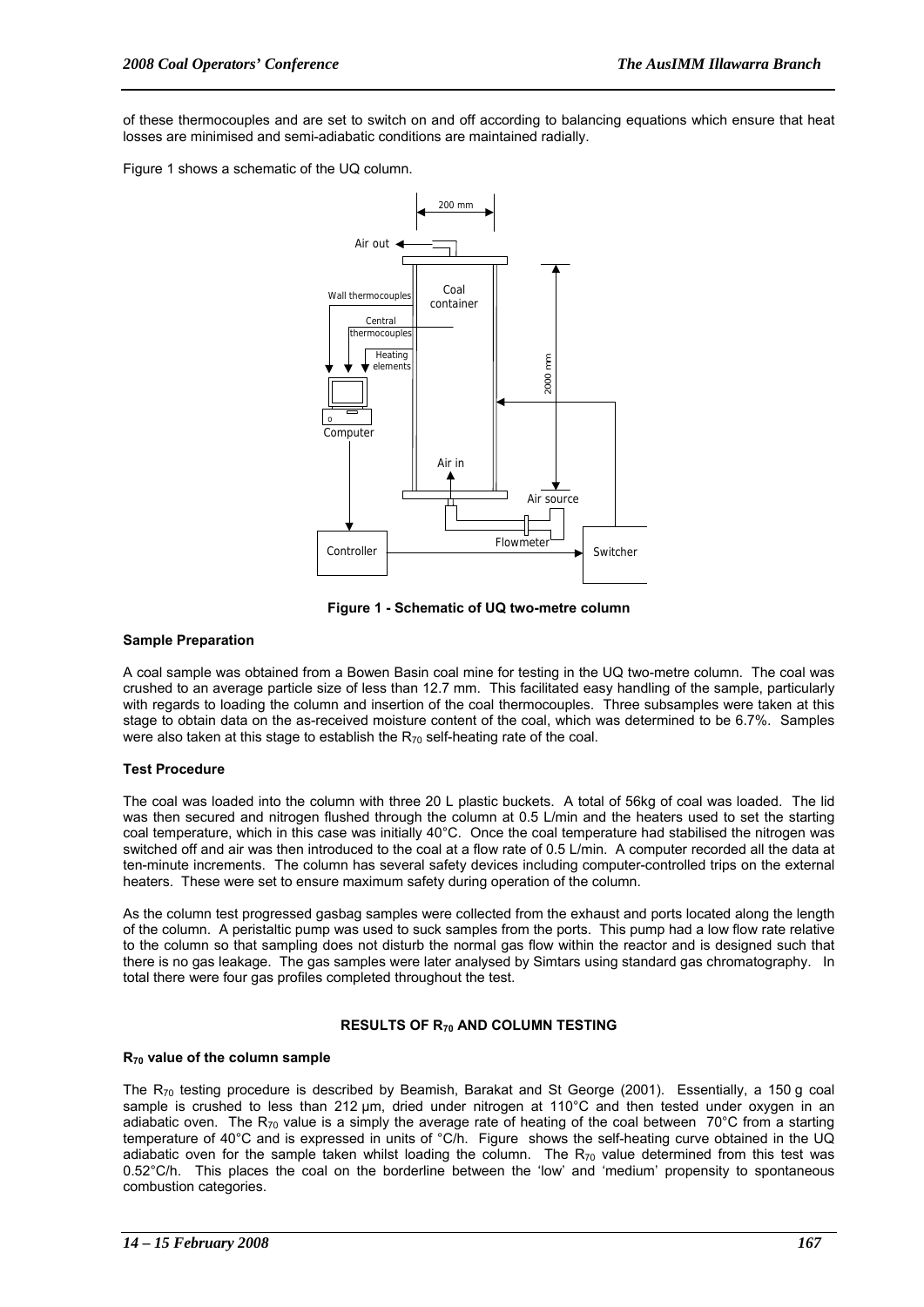

**Figure 2 - Adiabatic self-heating curve for a Bowen Basin high volatile A bituminous coal** 

## **Column Testing**

The hot spot initially developed at the downstream end of the column, before moving forwards towards the air source. This is typical of all column tests and is consistent with numerical modelling of spontaneous combustion. A total of four gas profiles were taken during the test. The temperature profiles of the column at the time of each gas profile are shown in Figure .





#### **Gas evolution in response to coal oxidation and hot spot development**

Table 1 details which locations were sampled for each column profile. These were determined based on the location and severity of the hot spot at the time of sampling. It should be noted that the gas sample from each port is the sum of all the gas evolution that has occurred prior to the air stream reaching that point.

For purposes of clarity, only the data for gas profiles 2 and 4 is presented. Figures 4 and 5 and Figures 7 and 8 respectively show the temperature and oxygen profiles. It can be seen that the hot spot strips most of the oxygen from the airstream and that on the downstream side of the hot spot the atmosphere is very oxygen depleted. This is consistent with what has been observed in small-scale test work which indicates that once the hot spot reaches the temperature region of 150°C - 200°C it will strip most of the oxygen from the atmosphere (Chamberlain, Hall and Thirlaway 1970; Street, Smalley and Cunningham 1975; Hollins 1995; Cliff, Bell and O'Beirne 1991).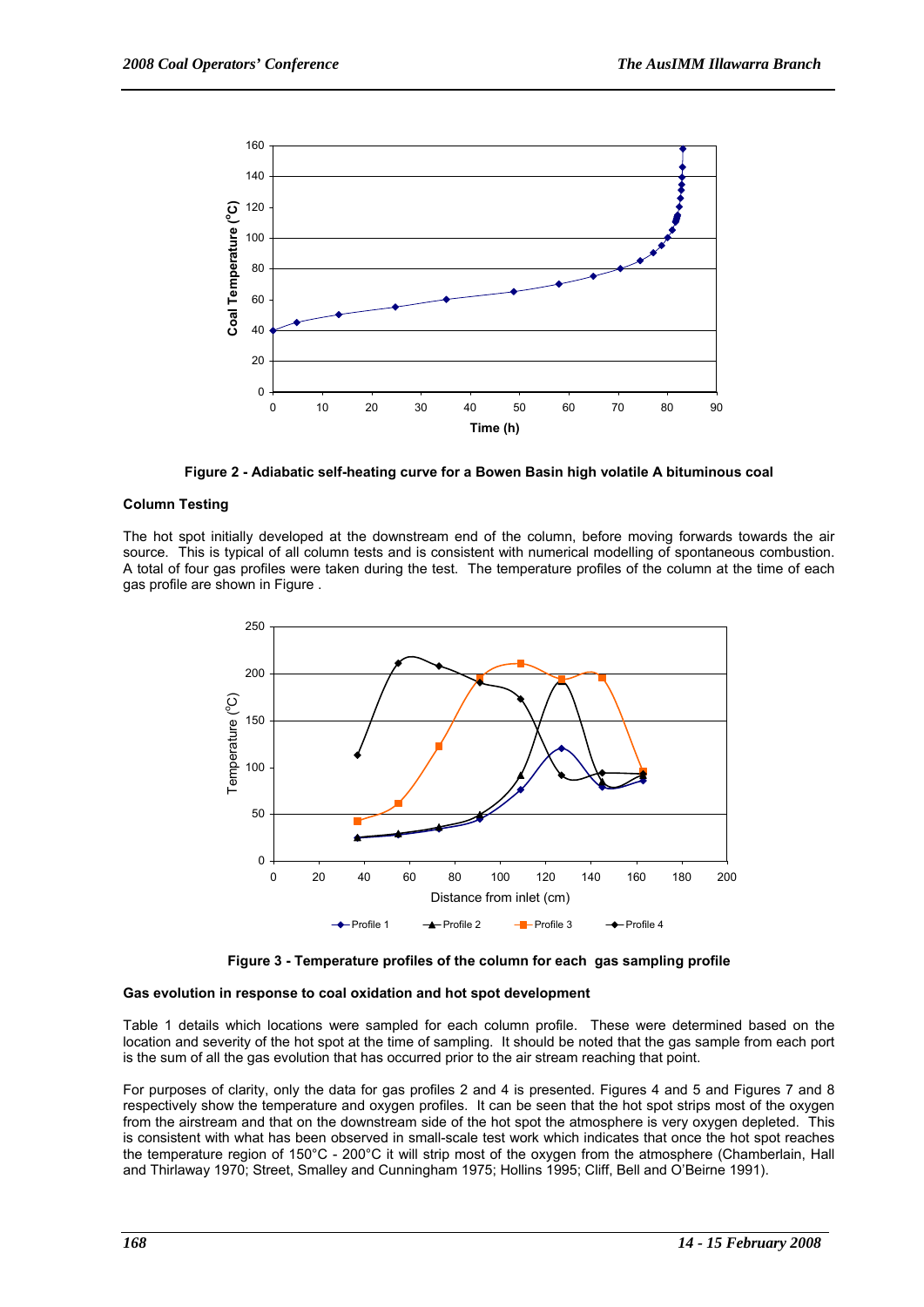|           | Exhaust | Port 9                   | Port 10                  | Port 11 | Port 12                  | Port 13 | Port 14                  | Port 15 | Port 16 |
|-----------|---------|--------------------------|--------------------------|---------|--------------------------|---------|--------------------------|---------|---------|
| Profile 1 | ves     | $\overline{\phantom{a}}$ | -                        | ves     | -                        | ves     | $\overline{\phantom{a}}$ | ves     | -       |
| Profile 2 | ves     | $\overline{\phantom{a}}$ | $\overline{\phantom{a}}$ | ves     | $\overline{\phantom{a}}$ | ves     | -                        | ves     | -       |
| Profile 3 | ves     | ves                      | ٠                        | ves     | ves                      | ves     | ves                      | ves     |         |
| Profile 4 | ves     | ves                      | $\overline{\phantom{a}}$ | ves     | $\overline{\phantom{a}}$ | ves     | $\overline{\phantom{0}}$ | ves     | -       |

**Table 1 - Table of gas sample locations** 



**Figure 4 - Temperature profile 2 showing zones 1 and 2 based on hot spot location** 



**Figure 5 – Gas profile 2 showing oxygen and hydrogen concentrations**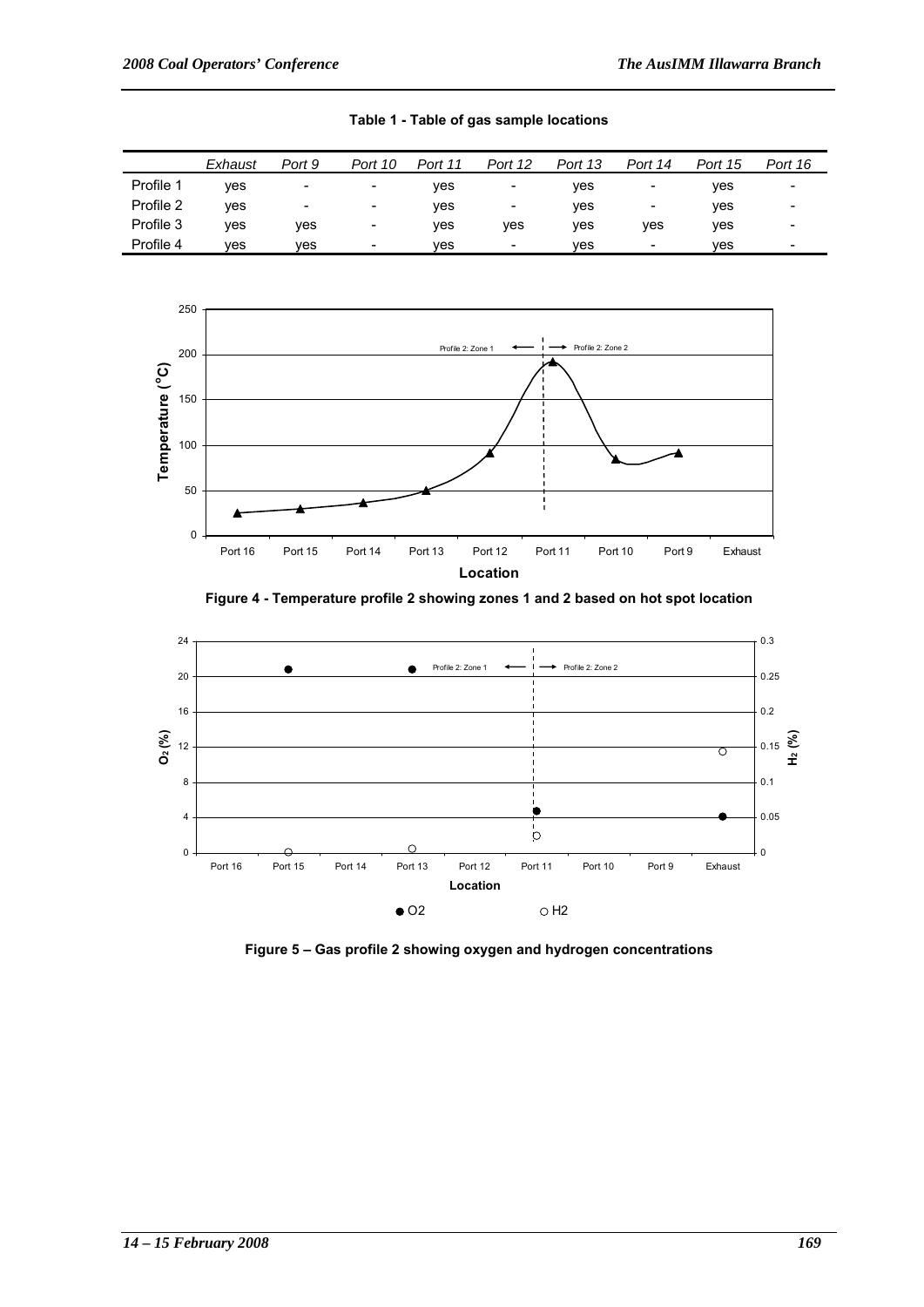









**Figure 8 - Gas profile 4 showing oxygen and hydrogen concentrations**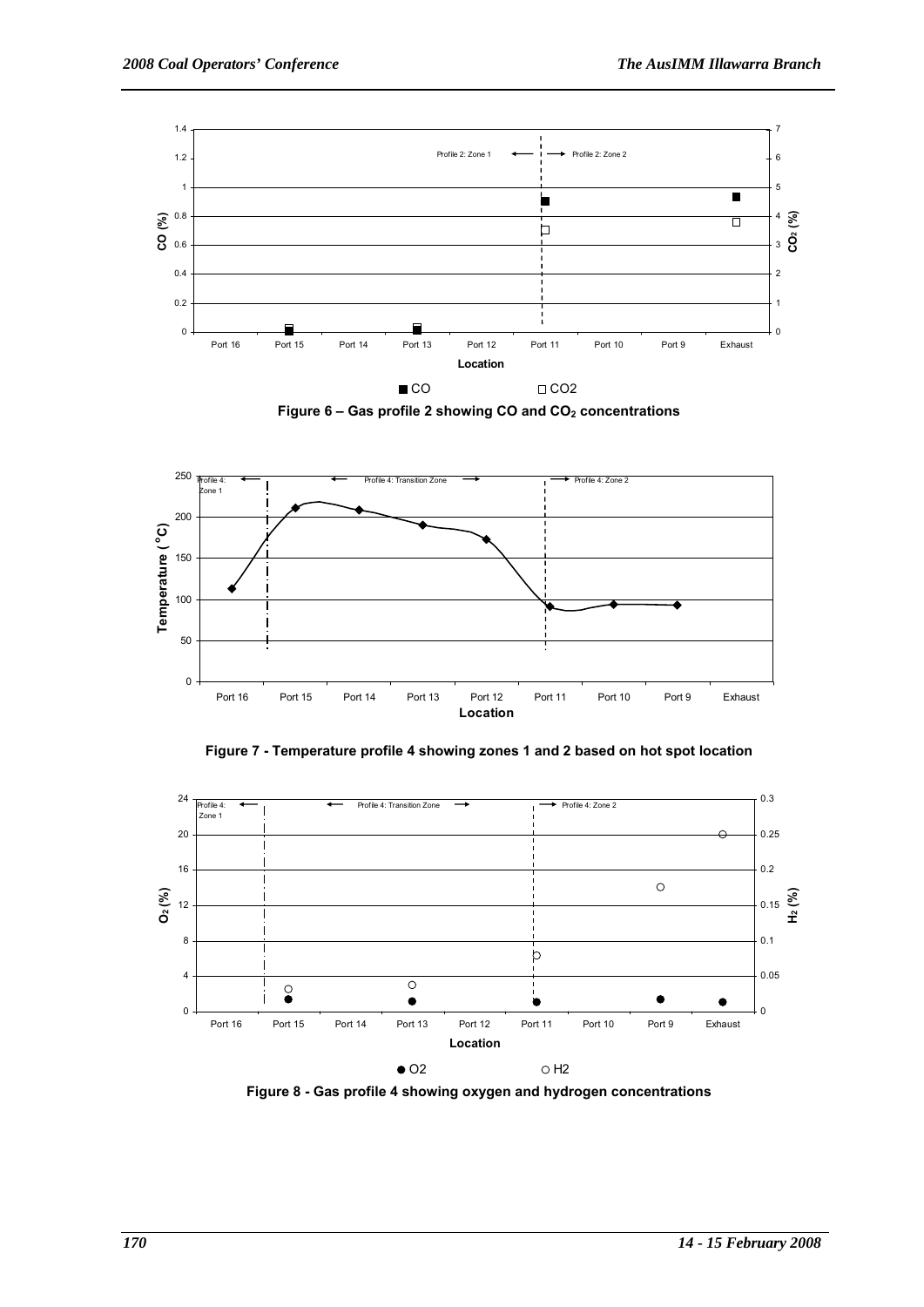

Figure 9 - Gas profile 4 showing CO and CO<sub>2</sub> concentrations

Figures 6 and 9 show the CO and CO<sub>2</sub> production for each profile. It is evident that these gases are produced by oxidation at the hot spot. Once again this is consistent with small-scale tests. Evidently, there are two distinct zones within the column. The first, Zone 1, is the region before and up to the hot spot which is undergoing oxidation reactions. This then transitions into Zone 2, which is located after the hot spot and is oxygen deficient. It should be noted that the oxygen depletion is not balanced by the production of oxides of carbon, i.e. there is a net oxygen absorption by the coal.

The hydrogen content in Figures 5 and 8 shows minimal amounts of hydrogen are produced in the Zone 1 region but there is significant hydrogen production throughout Zone 2. Small-scale tests on Bowen Basin coals conducted by Simtars show that hydrogen is only produced in significant amounts once the temperature range of 250°C - 325°C is reached whereupon the production rate ramps up significantly (Cliff, Bell and O'Beirne 1991). Small concentrations of hydrogen were detected at temperatures in excess of 100°C. The Simtars tests had an air flow to coal mass ratio ranging between 0.035 mL/min/g to 1 mL/min/g. Street, Smalley and Cunningham (1975) showed that, depending on rank and air flow to coal mass ratio, the temperature at which hydrogen was first produced (detected?)could be below 100°C but could be as high as 250°C. For these studies the air flow to mass ratios ranged between 1.79 mL/min/g and 0.75 mL/min/g. It was observed that the lower the air flow to coal mass ratio the higher the appearance temperature of the hydrogen.

The work completed by Chamberlain, Hall and Thirlaway (1970) with an air flow to coal mass ratio of 1.6 mL/min/g showed hydrogen being initially produced at 70°C and then ramping up from 100°C onwards. This is consistent with Street, Smalley and Cunningham (1975). The column has an air flow to coal mass ratio of 0.009 mL/min/g which indicates that based on the small-scale research that hydrogen should not be detected in significant quantities until temperatures in excess of 300°C are reached. The results obtained from the two-metre column contradict this, generating the highest hydrogen concentrations of any laboratory test. Further these column results suggest that in a bulk coal situation, the majority of the hydrogen is in fact produced downstream of the hot spot where the coal is relatively cool i.e. around 100°C, not in the active oxidation zone. The temperature of the coal in this region suggests that the coal at this point is still evaporating moisture. This implies the majority of hydrogen production in a mining situation is not necessarily related to the temperature or intensity of the hot spot oxidation but is in fact more dependent on the amount of hot/warm moist coal located downstream from the hot spot.

Small-scale tests have shown that coal does not produce significant amounts of hydrogen at these temperatures under pyrolysis conditions. Therefore, there must be a catalyst involved in the production of the hydrogen. Work completed by Nehemia, Davidi and Cohen (1999) has shown that formaldehyde may be the precursor organic volatile that produces hydrogen with the coal acting as a catalyst. Fourier Transform Infrared (FTIR) analysis of coal has shown that aldehyde functional groups are part of the coal structure (Tognotti *et al*., 1991). Chamberlain, Barrass and Thirlaway (1976) showed that dry, crushed coal provided that sufficient oxygen was present would amongst other gases, produce acetaldehyde. Production reached a plateau at approximately 70°C, however, a second increase occurred above 130°C. This suggests that aldehyde groups may be precursors for hydrogen production and as such experiments should be conducted to examine this.